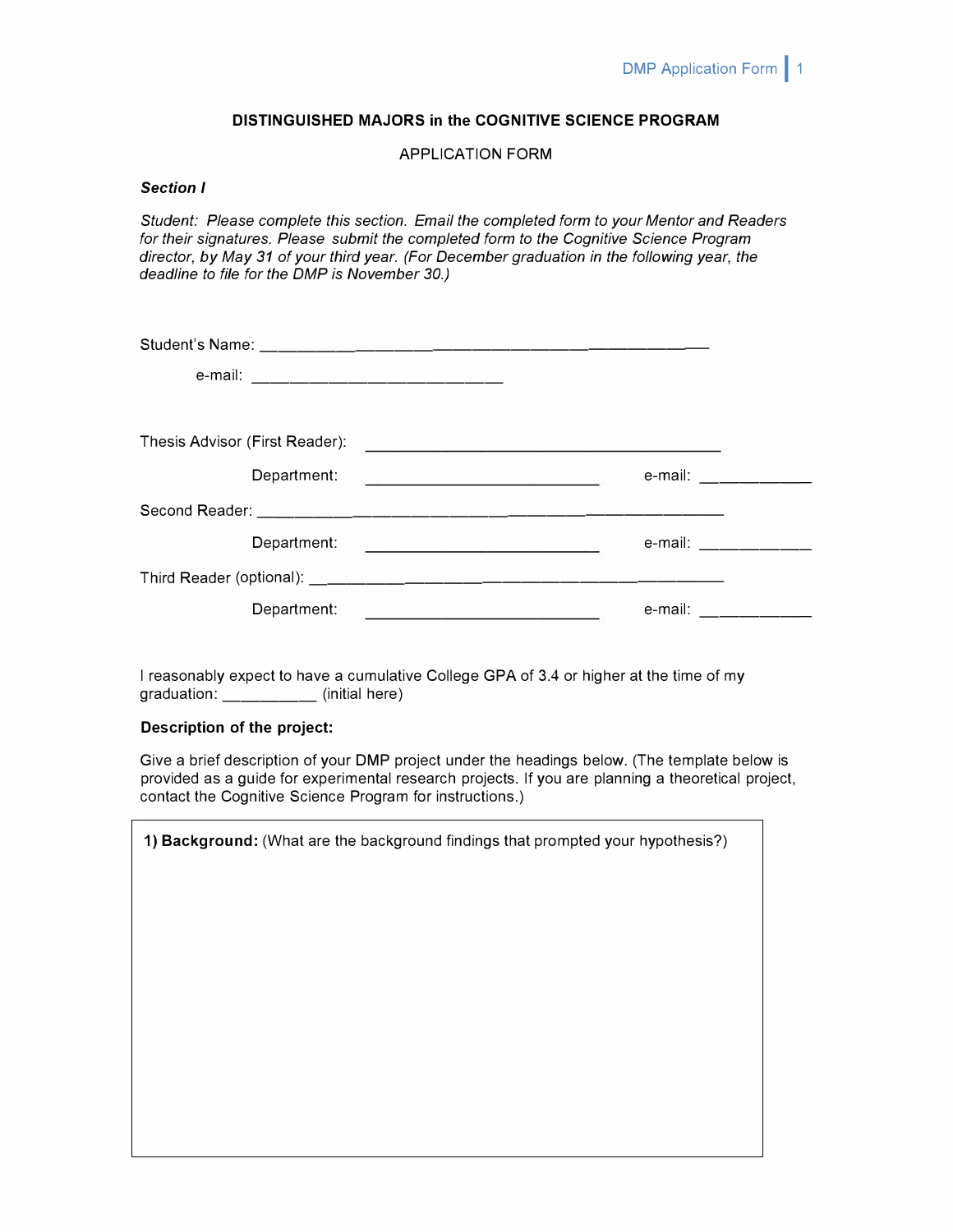**2) Methodology:** (What techniques will you use? What variables will you compare?)

**3) Anticipated Results:** (Which findings will validate your hypotheses? Do you expect any roadblocks? What are the anticipated implications of your possible results on human wellbeing, health or scientific advancement?)

### **Project Timeline:**

*Enter the dates below, using your best estimate:* 

Training on the techniques to be used in the project will be completed by: \_\_\_\_\_\_\_\_\_\_\_

Data collection will start by: \_\_\_\_\_\_\_\_\_\_\_\_\_\_\_

Data collection will be completed by:

Data analysis will be completed by: \_\_\_\_\_\_\_\_\_\_\_\_\_\_\_

An outline of the thesis will be given to the thesis advisor for feedback by (a date in the fall semester is recommended):

A first draft of the thesis will be given to the Advisor for feedback by (early spring semester is recommended; allow at least two weeks to receive feedback): \_\_\_\_\_\_\_\_\_\_\_\_\_\_\_

Completed theses will be given to the readers and the Cognitive Science Program by **the date determined by the director.**